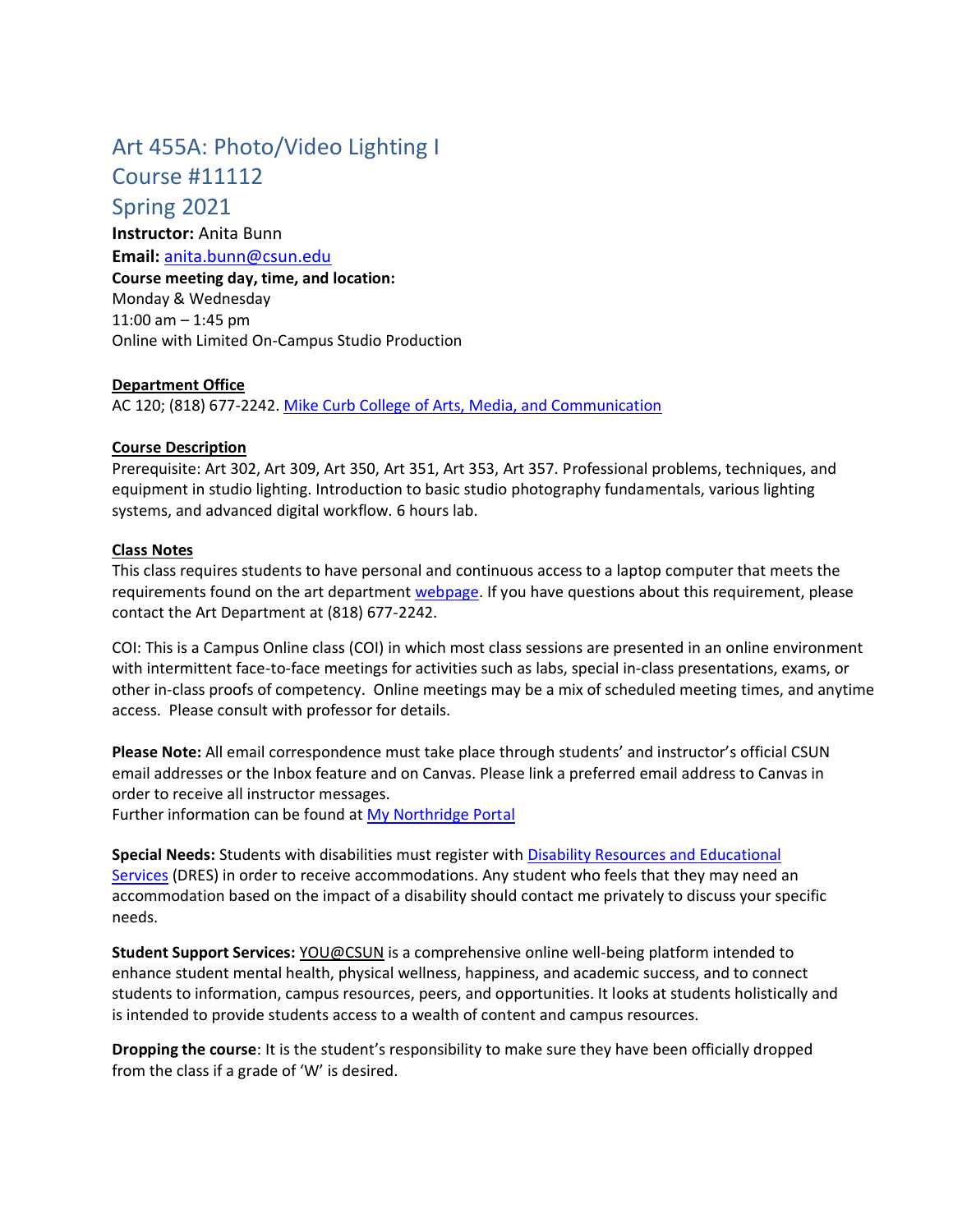## **Art Department Program Goals Implemented in Art 455A**

- Basic Skills Developing a foundation of art knowledge, theories, skills, craft, and technologies, where ideas and concepts are communicated in writing, speaking and art making.
- Art Knowledge Broadening knowledge of ancient through contemporary art and to develop an understanding of art within theoretical, cultural, and historical contexts.
- Critical Thinking Analyzing, interpreting, and questioning traditional methodologies and preconceived notions of art and art making through the process of generating and solving problems.
- Collaboration Encouraging both individual and collaborative art experiences among students, faculty, and community.
- Professional Preparation Developing career paths for various art professions and an understanding of the demands and expectations of those areas.

### **Student Learning Outcomes in Art 455A**

- Learn appropriate and safe practices and procedures in a photography studio.
- Explore and understand the use of various types of light, including continuous light and strobe, hard/direct and soft/diffused light, and primary and secondary light sources.
- Acquire knowledge of basic studio photography fundamentals including various lighting systems, tethered shooting, use of modifiers and GOBOS, studio backdrops, and tabletop setups.
- Create, design and produce digitally captured photographs that employ concept, design, and studio lighting.
- Understand the application of and difference between commercial and fine art/conceptual photographic practices
- Analyze and critique student work and professional work.

## **Recommended Photographic & Art Supply Stores**

B & H Photo/Video: [www.bhphotovideo.com](http://www.bhphotovideo.com/)

Samy's Camera: [www.samys.com](http://www.samys.com/)

FilmTools: [www.filmtools.com](http://www.filmtools.com/)

Freestyle Photographic: [www.freestylephoto.biz](http://www.freestylephoto.biz/)

Hooper Camera: <http://hoopercamera.com/>

Woodland Hills Camera: [www.whcamera.com](http://www.whcamera.com/)

Blick Art Materials: [www.dickblick.com](http://www.dickblick.com/)

\*Office Depot, Staples, Frye's, The Apple Store, Amazon are also good places to get peripherals like USB flash drives and external hard drives, USB C adapters, card readers, etc

\*Used equipment: check out Craig's List or EBay or [KEH Camera](https://www.keh.com/)

### **Required Materials**

\*Please see the Materials List page for recommendations. If you are interested in purchasing anything that is not on the list, such as any lighting or camera equipment, please feel free to discuss with me.

- **DSLR** Students will need access to a digital single lens reflex camera that has manual focus, ISO, aperture (ƒ-stop), shutter speed, and white balance controls, working batteries, UV filter, and lens cap.
- Computer or Laptop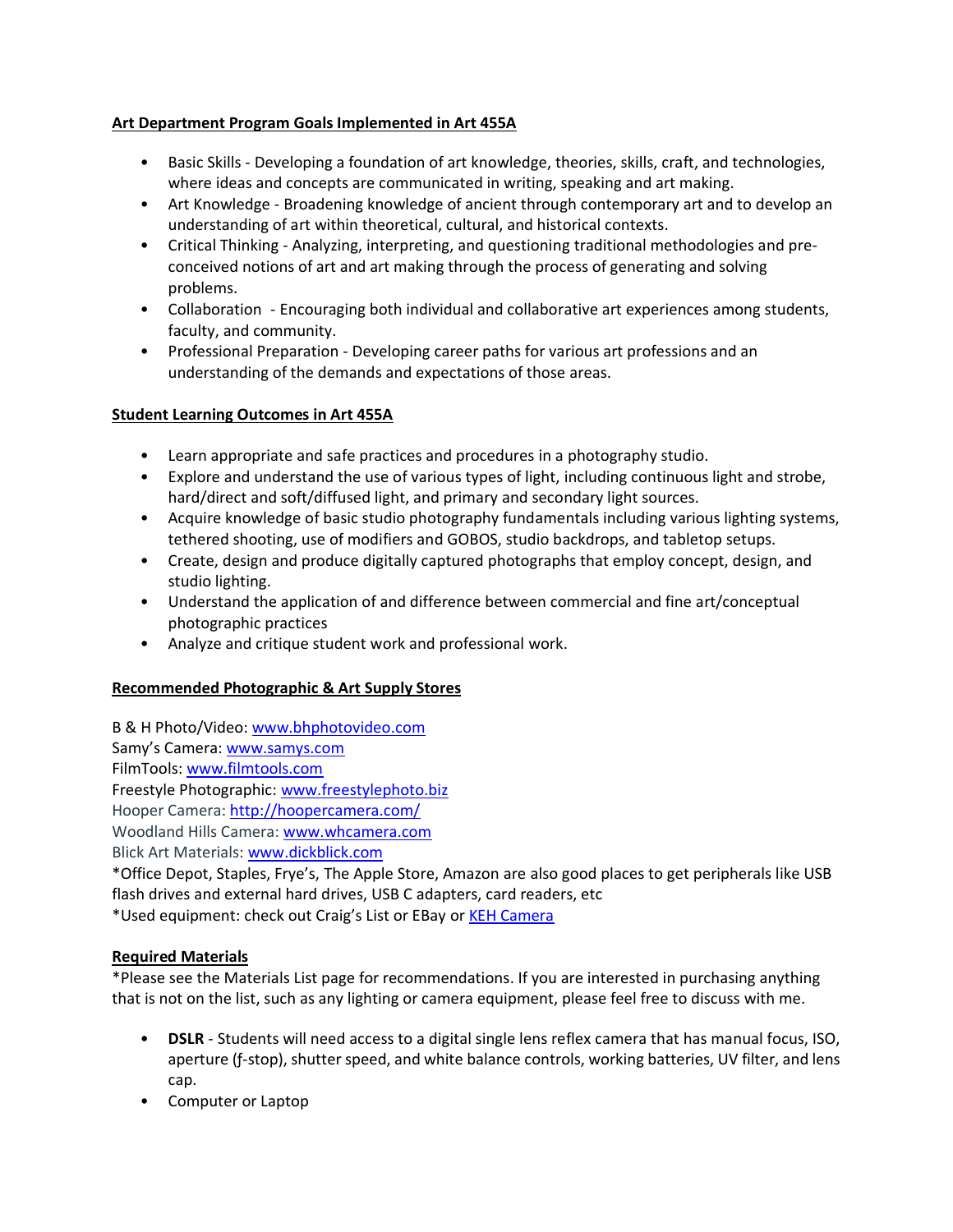- Memory card for DSLR (SD, Compaq Flash, XQD)
- External Hard Drive
- [Adobe Creative Cloud Subscription](https://www.csun.edu/it/adobe-creative-cloud-students)
- handheld light meter or light meter app
- WhiBal card

#### **Strongly Recommended Materials**

- Tripod
- 15' Tether Cable
- Polarizing Filter / Neutral Density Filters
- Speedlite flash
- Pocket Wizards
- Remote shutter release or remote app
- Color Checker
- Card Reader

## Overview & Course Requirements

### **Student Participation, Conduct & Attendance:**

- Regular attendance is expected and imperative. Most of our class will take place online. Students will need to plan their time for each week's module. Arriving late to online meetings or coming to the studio unprepared will be recorded as "late" and will affect your overall attendance and participation score. All students are expected to participate in and contribute to discussions, peer reviews and critique, studio time, and other classroom activities. Students must complete all assigned work and must process their own digital captures.
- The class will be conducted in an environment of mutual respect. Students must abide by the [student conduct code](https://catalog.csun.edu/policies/student-conduct-code/) defined by CSUN. Cell phone use, including text messaging, is not allowed during synchronous class time, and should be kept to a minimum during studio time.
- Studio safety is a priority. Students must familiarize themselves with all studio and Covid-19 safety protocols. Additionally, close-toed shoes must be worn in the studio at all times. Students coming to studio workdays with inappropriate footwear will not be allowed to work in the studio. Smoke, fire, fog, candles, and incense are not allowed in the studio! No outside guests will be allowed in the studio.

### Covid-19 safety protocols

CSUN is permitted by LACDPH to hold on-campus classes on the condition that everyone adheres to the following protocols:

- Complete a health self-screening survey through the CSUN app before coming to campus and follow corresponding instructions.
- Monitor your health. Take your temperature once a day. If you have a fever of 100.4 or other symptoms of COVID, or are just feeling ill, call your doctor or the Klotz Student Health Center at 818-677-3666.
- Please do not come to campus if you feel sick.
- When on campus, please adhere to the following: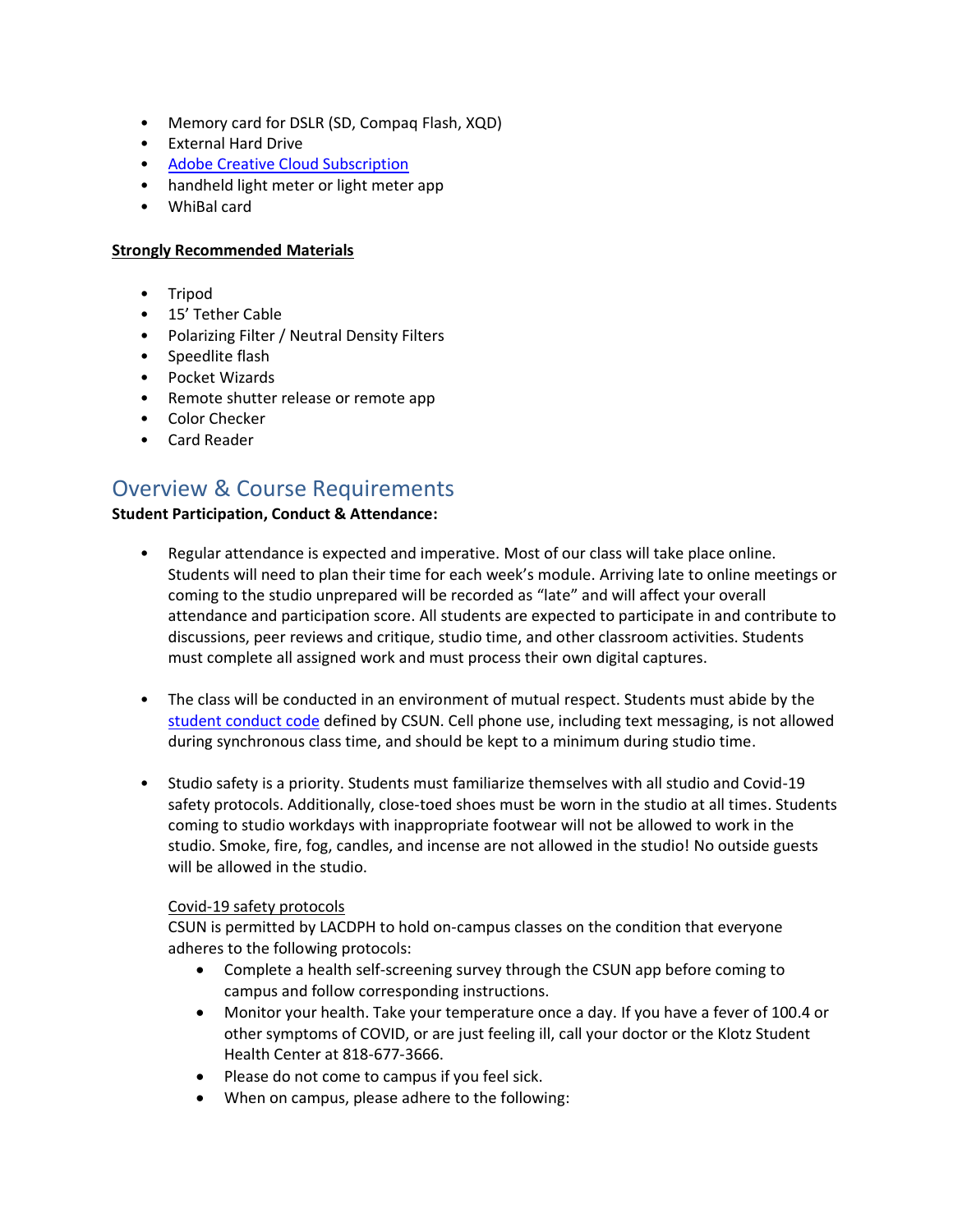- o Maintain at least six (6) feet distance from others
- o Wear a face covering
- o Wash hands frequently with soap and water for at least 20 seconds
- o Avoid touching eyes, nose, and face
- o Follow university signage on walkway paths and distancing markers for lines

For more information, visit the [CSUN as One webpage](http://csun.edu/csunasone)

## **Projects Art 455a:**

5 projects to be agreed upon between student and instructor in pursuit of a cohesive portfolio. Each project will include a formal project proposal and peer review.

- Project 1: Environmental Daylight Portrait
- Project 2: Environmental Artificial Light Portrait

Project 3: Studio Portrait

- Project 4: Classical Still Life / Food Photography
- Project 5: Editorial / Experimental

## **Final Portfolio**:

Digital Portfolio containing a title page and 12-20 photographs from the class

### Project Assessment and Evaluation:

- Students must turn in all projects ON TIME. This includes project proposals, individual meetings with the instructor, and discussion/peer review participation
- The student is responsible for including all required digital files with submissions
- All work must be turned in on Canvas. Absolutely no work will be accepted via email, Box or Google Docs
- Missing digital files is equal to NOT turning in the project
- Late projects will be accepted up to two weeks after the original due date and will result in one full grade reduction; however, Project 5 and Portfolios will not be accepted late
- Remakes of projects which have met the original due date will be accepted until two weeks before the final class meeting

## Project Evaluation Criteria:

- Development of technical skills (5 points): Did the student attempt new techniques presented in class? Was the student successful at executing new techniques? Did the student rely on all relevant prior knowledge to produce the strongest technical work possible?
- Aesthetics (5 points): Did the student experiment with different approaches to design and composition? Does the subject matter show genuine interest in the subject? Does the subject matter illustrate the student's willingness to go above and beyond for the photograph? Did the student carefully consider the impact of light and composition on the image?
- Concept (5 points): Does the image have clear intentions? Does the image communicate or suggest a concept? Does the image engage the viewer visually and conceptually?

## Complete projects must include:

- Project Proposal
	- o Concept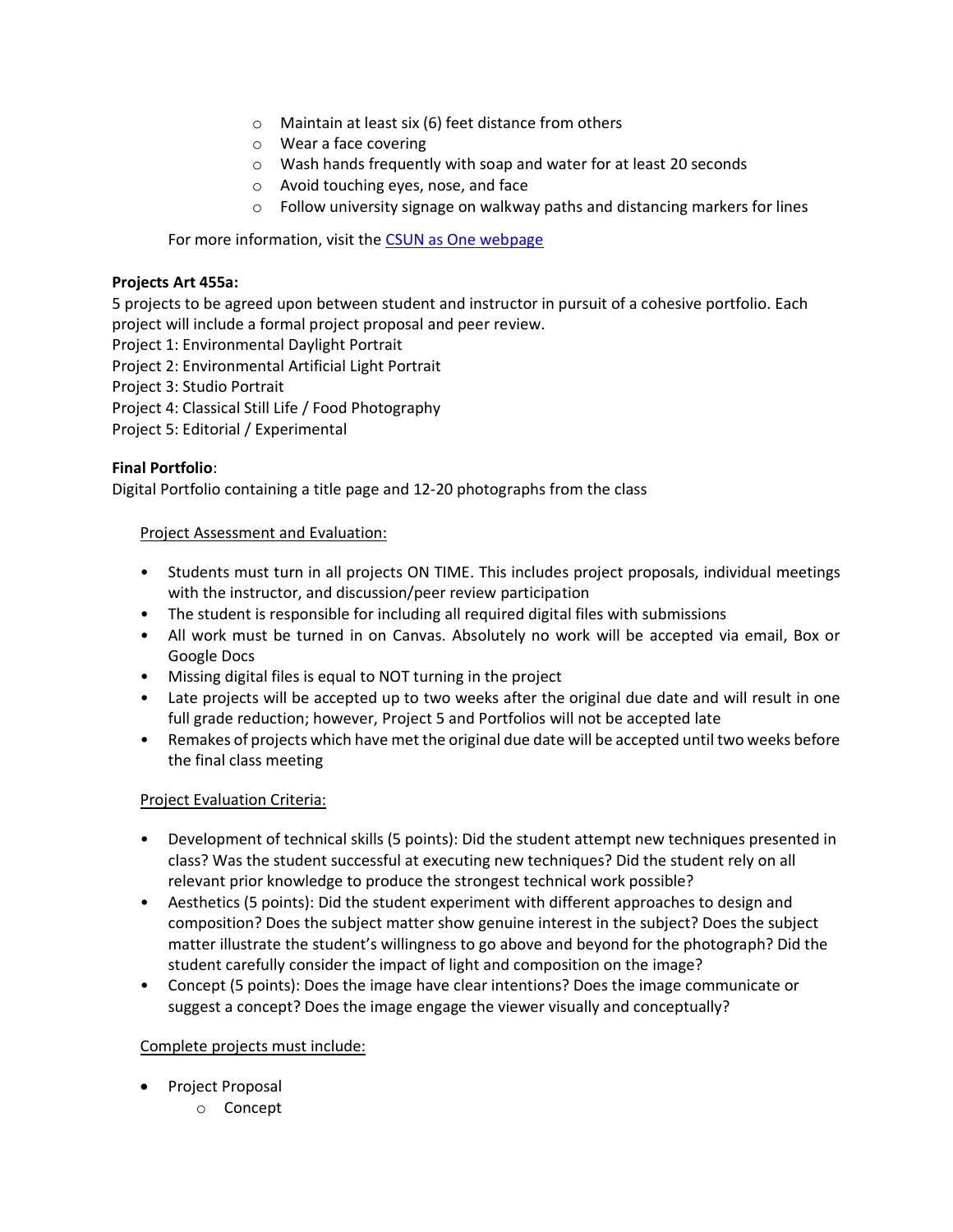- o Inspiration Images (at least 5)
- o Lighting Diagrams (for each set up)
- Project Files with proper file naming
	- o Digital Contact Sheets of all original captures
	- o Selects using proper workflow (psd or tiff)
	- o Save for Web (jpg)
	- o Set Shots (for each set up)

### Final Semester Grades:

Student Participation, Conduct, Attendance: 10% Projects/Proposals: 75% Discussions: 10% Quizzes & Surveys: 5%

A: 93-100% | A-: 90-92% | B+: 87-89% | B: 83-86% | B-: 80-82% C+: 77-79% | C: 73-76% | C-: 70-72% | D+: 67-69% | D: 60-66% | F: 0-59%

**Penalties for Academic Dishonesty:** University policies on [academic dishonesty](https://catalog.csun.edu/policies/academic-dishonesty/) are listed in the university catalog. Here at the university we take cheating and plagiarism seriously. **PLEASE** be aware that if you turn in another person's artwork and claim that it is your own **OR** if you turn in the same artwork to more than one class for credit without the explicit permission of both instructors, this is **PLAGIARISM/CHEATING**, and you will be held accountable for the consequences.

## Course Calendar

*\*our calendar may be revised at any time*

| Week 1 | <b>January 25 &amp; 27</b><br><b>Orientation Module: Introductions and Course Overview</b><br>Week 1 Module: Present Project 1 / Review Lightroom<br>Required Zoom Meeting: Monday 11:00 |
|--------|------------------------------------------------------------------------------------------------------------------------------------------------------------------------------------------|
| Week 2 | February 1 & 3<br>Week 2 Module: Project 1 Proposals / Individual Meetings                                                                                                               |
| Week 3 | February 8 & 10<br>Week 3 Module: Project 1 production                                                                                                                                   |
| Week 4 | February 15 & 17<br>Week 4 Module: Project 1 Peer Reviews / Present Project 2                                                                                                            |
| Week 5 | February 22 & 24<br>Week 5 Module: Project 2 Proposals / Individual Meetings                                                                                                             |
| Week 6 | <b>March 1 &amp; 3</b><br>Week 6 Module: Project 2 production / Present Project 3                                                                                                        |
| Week 7 | <b>March 8 &amp; 10</b>                                                                                                                                                                  |